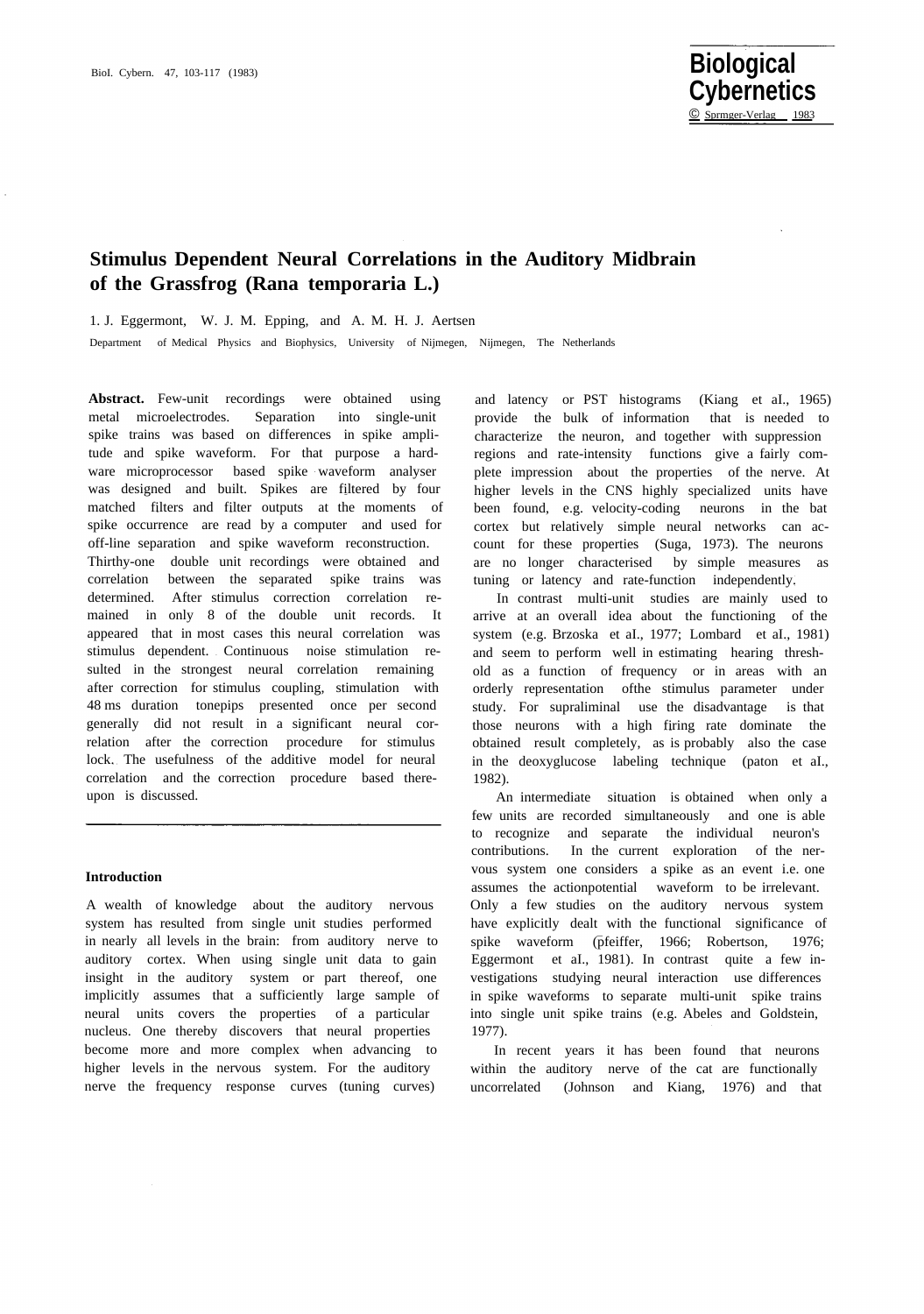inhibitory interactions exist between type II/III and type IV cells in the dorsal cochlear nucleus of the cat (Voigt and Young, 1980) as was suggested from morphological studies (Osen, 1969). It was furthermore observed that in pairs of units recorded with one electrode from the rabbit inferior colliculus best frequency was always identical (Syka et aI., 1981), a consequence of the highly organized structure of this nucleus. For the medial geniculate body in the cat it was found that up to 40 % of the units showed some type of neural interaction, that in addition up to 20 % of the neuron pairs studied had common input, but that there was a surprisingly small number of neurons that showed inhibitory interactions (Heierli et aI., 1981). Simultaneous recordings of neurons in the MGB and primary auditory cortex of the guinea pig showed that in 9 out of 69 pairs investigated a positive correlation with a 2-5 ms delay was found, indicating a monosynaptic excitatory influence (Creutzfeldt et aI., 1980). Finally for auditory units in the cortex of the cat in 22 out of 30 pairs recorded with a single electrode strong neural coordination was observed, while only 6 out of 37 pairs recorded with mechanically independent but closely spaced electrodes showed this (Dickson and Gerstein, 1974).

In the list of citations we have used the words correlation, interaction and coordination as the respective authors did. We have the feeling that some more general rule for the use of these words must be formulated. As coordination is a rather functional description of an active process we suggest to drop the use of this word entirely. For the various manifestations of neural interaction (the mechanism underlying a significant correlation between spike trains under non-stimulus conditions and excluding common input) we propose the following hierarchical structure: neural synchrony, neural correlation and neural interaction. Neural synchrony is the manifestation of a correlation between spike trains irrespective of stimulus conditions. Neural correlation is the significant correlation between spike trains under stimulus conditions that remains after a stimulus correction procedure (e.g. Perkel et aI., 1967) and including the common input situation under non-stimulus conditions. Neural interaction is then defined as above.

Animal behavior is strongly context dependent even in amphibians (Ewert et aI., 1982). Considering the underlying neural activity to be the basis of this dependency one may ask whether neural interaction is due to a hard-wired unchangeable lay-out or that either the type or the strength of the neural interaction may change under differing stimulus conditions.

In the central nervous system single unit activity differs under different stimulus conditions. For instance, in the torus semicircularis of the grassfrog the

spectro temporal sensitivity (STS) to single tones can be different from that obtained for stimulation with natural sounds (e.g. Aertsen and Johannesma, 1980) or from that obtained using gaussian noise stimulation (Hermes et aI., 1981, 1982). This can possibly be explained by invoking that the neuron functions within a neural net and that the interaction between the neurons involved is stimulus dependent.

The present paper aims to outline the procedures used for the study of neural interaction in the torus semicircularis in the grassfrog, to emphasize the use of a wide ensemble of different stimuli to study this proposed stimulus dependence, and to provide evidence for the existence of stimulus dependent neural correlation.

#### **Methods**

#### *1 Preparation*

Under MS-222 anaesthesia the optic tectum of the grassfrog was exposed (details in Hermes et aI., 1981) and the frog was allowed to recover for two days. Local anaesthetic was then applied to the exposed tissue and the animal was immobilized with an intralymphatic injection of Buscopan. The ECG was monitored using a right fore leg - left hind leg recording and served as a measure for pain or arousal of the animal during the experiments. The heart rate was very constant and slightly dependent on temperature and state of the paralysis. At 16°C the rate usually was between 30 and 40 per min. Any pain deliberately induced caused the ECG to increase in rate by up to 10 %, the same effect but smaller was found when stimulating the animal with 89 dB RMS wide band noise. These effects were absent if the animal was anaesthetized with MS-222. We interpreted constancy of the ECG therefore as an indication that pain nor arousal were present. For each stimulus presentation the average heart rate was calculated by computer and displayed. Temperature was kept constant  $(\pm 10c)$ around 16°C, a temperature at with oxygen exchange through the skin is sufficient for metabolic demands.

## *2 Few Unit Recording*

Metal (stainless steel or tungsten) electrodes with an exposed tip of about 10 J.lm and a 1 kHz impedance in the 1-3 Mn range are suited to obtain double or triple unit recordings. Cell diameter appears to be correlated to spike amplitude for brainstem nuclei in the cat (Grover and Buchwald, 1970) in multi unit recording. One expects more or less the same effect in few unit recordings: a population of cells of inhomogeneous size will give rise to spikes of different amplitude. Another factor of importance is the distance, R, be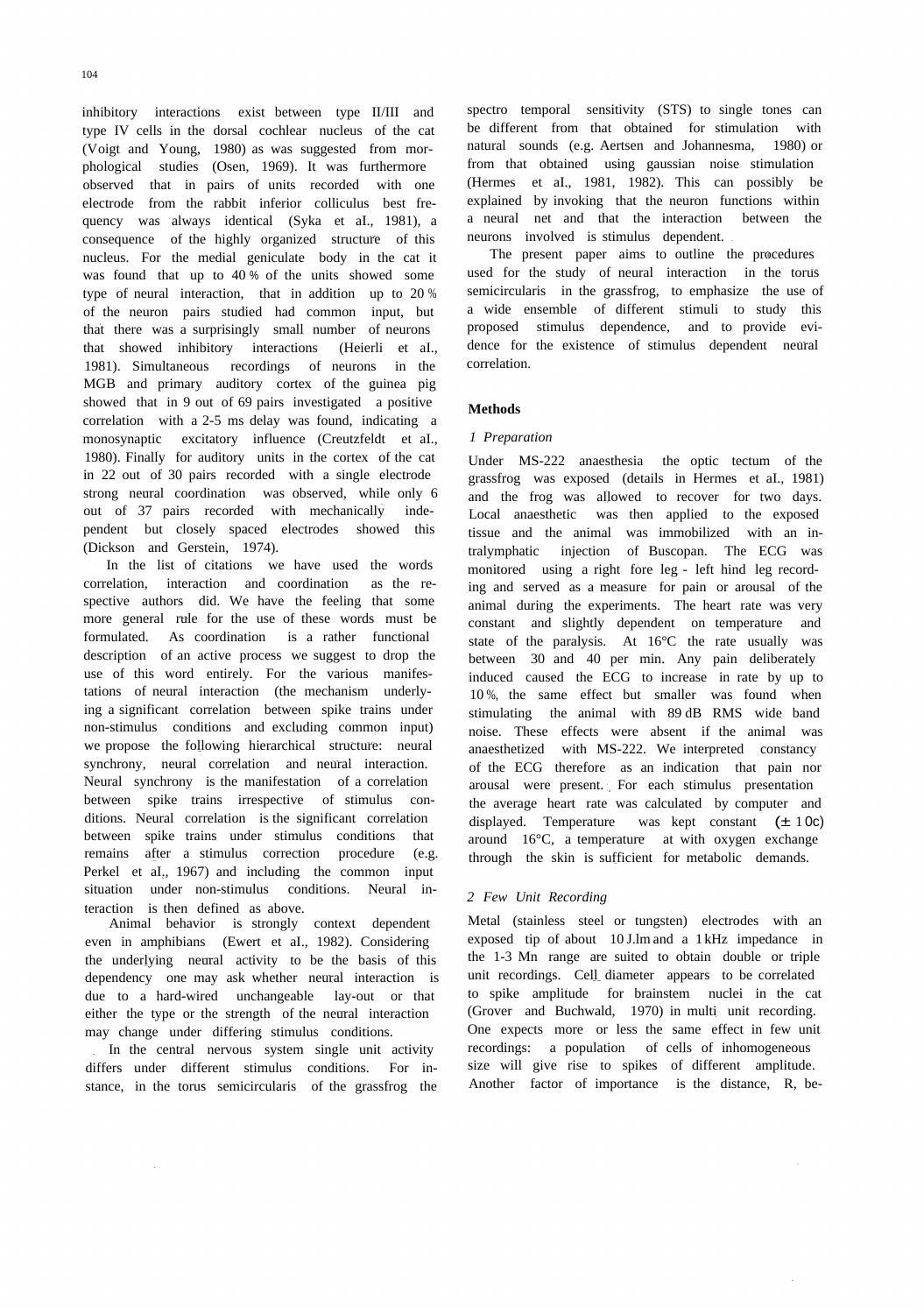tween electrode and nerve cell. The voltage recorded is expected to decrease with distance as  $R - 1$  for a point source (cell body) or as  $R - 2$  for a dipole (axon). Still. another important factor arises from the specific geometry of the recording electrode cell configuration. It is therefore expected that in general the activity recorded by one and the same electrode from two or three units will be distinguishable on basis of waveform and amplitude differences.

In the present experiments we used commercially obtained ultra-fine tapered tungsten or stainless steel electrodes coated with parylene-c having a 10-15/lm exposed tip with a 1 kHz impedance of about 1.5-2 M,O; (BAK electronics Inc). The electrodes were advanced through the exposed dura and lowered into the auditory midbrain using a motorised hydraulic micro drive (Trent-Wells 3-0661). The electrode signal was amplified using a DAGAN extracellular preamplifier band passed between 100 Hz and 10 kHz.

#### *3 Separation of Few-Unit Spike Trains*

For few-unit recordings made with one single electrode a number of separation schemes have been developed, all using features derived from the spike waveform. It is thereby assumed that the spike waveform is characteristic for a particular neuron in a given geometric position to the recording electrode. The feature extraction procedures can be parametric procedures using a priori selected features such as amplitude, time between zero crossings, slope of waveform segments etc. (e.g. Vibert and Costa, 1979; Dinning and Sanderson, 1981). These methods allow generally a good separation tailored to a particular situation but do not permit off-line reconstruction of separated waveforms. The second group of schemes uses the entire spike waveform and applies a generalized distance to a selected waveform as a separation measure (e.g. Gerstein, 1970; D'Hollander and Orban, 1979) or uses a matched filter approach (e.g. Glaser, 1971; Abeles and Goldstein, 1977). This last method allows an efficient description of the entire spike waveform using only a few parameters which are then used for storage, off-line reconstruction as well as separation of few unit spike trains. We have implemented a simple and convenient version of this method using a microprocessor based design, its basic elements and features will be described subsequently.

*a Spike Waveforms in the Frog's Brain.* On the basis of single unit recordings, using 2-14 M,O stainless steel microelectrodes, in the torus semicircularis of Rana temp ora ria (Eggermont et aI., 1981a) we arrived at five distinct types of waveforms (Fig. 1) Type I being a triphasic initially positive, low amplitude  $\ll 150$  /lV), fast spike, Type II representing a more low-frequency,



o (ms) 7.68

Fig. 1. Spike waveforms from the frogs brain. The three main types of spike waveforms recorded with metal microelectrodes are the types I, II and III. Occasionally the other types are observed. Type I is attributed to axons, type III is the most prominent one. Superimposed are reconstructions of spike waveforms based on four respectively eight basisvectors

biphasic negative-positive spike also of relatively low voltage  $\ll 150$  /lV), Types III, IV, V all starting with a large positive deflection and either bi-, tri- or polyphasic had larger voltage  $(> 300/\text{IV})$  and durations sometimes exceeding 5 ms. No correlation was found between spike waveform and recording electrode impedance, nor with particular animals. Correlations were, however, found with recording site as well as other neural properties suggesting a function associated with spike waveform (Eggermont et aI., 1981b; Hermes et a!., 1981). This multitude of waveform types has also been observed in the olfactory epithelium (Getchell, 1973) as well as in the optic tectum (Witpaard and Ter Keurs, 1975) of the frog; duration of the spike and voltage were in the same range. Also in these studies waveform was suggested to be functionally correlated with cell type or part of the cell recorded from.

*b Matched Filter Impulse Response.* In order to explore if sufficient information about the neurons is contained in the spike waveform and whether it can be represented by only a few parameters we have determined the necessary templates on the basis of a set 64 average waveforms from as many single units. For recording temperatures of 15-18°C the spike waveforms never exceed a duration of 8 ms while in the powerspectra of the averaged waveforms little energy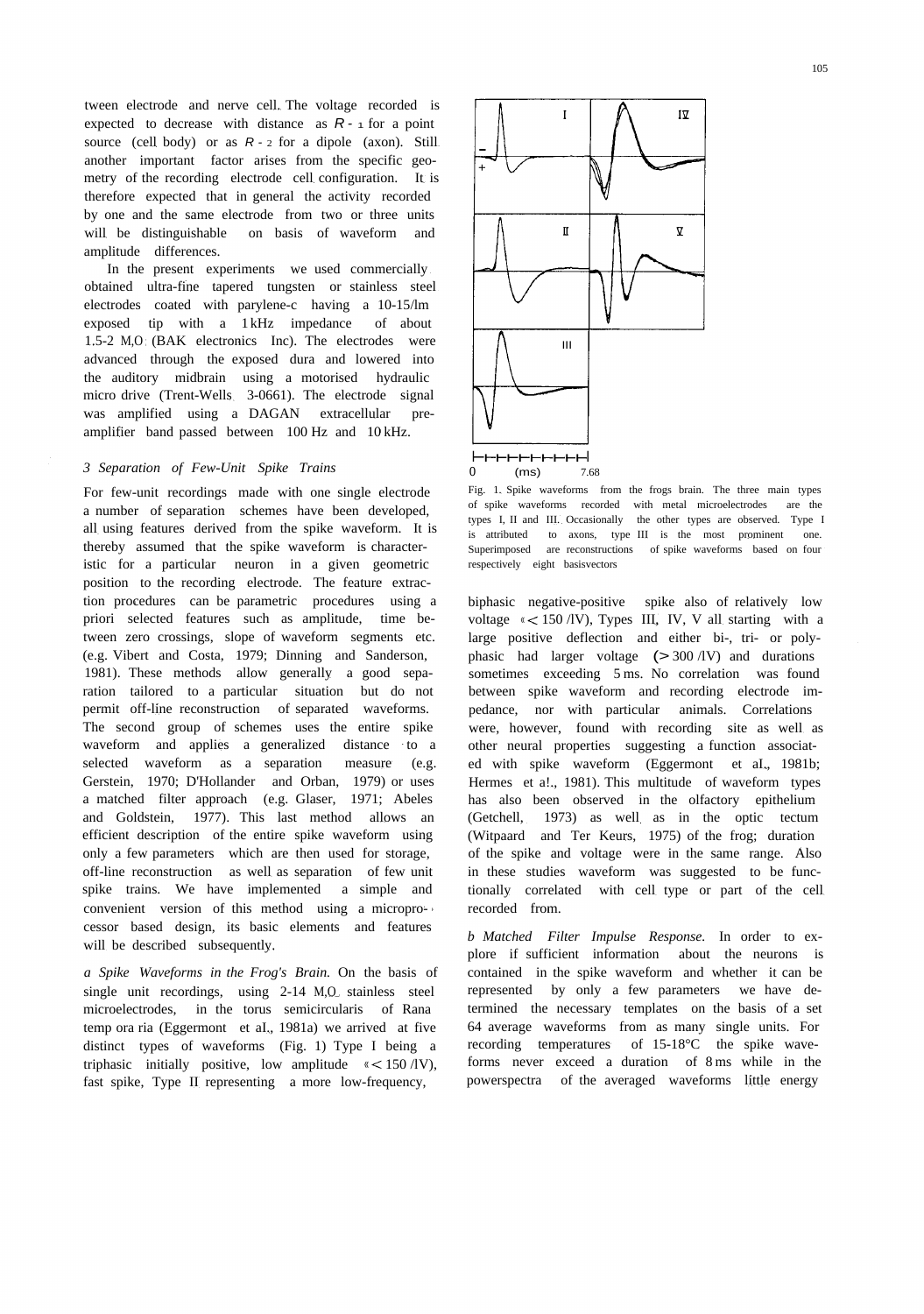

Fig. 2. Orthogonal templates for spike waveform decomposition. The indicated eigenvalues *(,l'i)* represent the fraction of the energy in the population of spike waveforms that is represented by the particular template. One observes the initial rapid decrease and later stabilization in  $A_i$  for increasing *i* (*i* = 1, ... ,8). The first four templates represent about 95 % of the energy in the spike waveforms, which was considered sufficient



Fig. 3. Representation of the learning set of averaged spike waveforms on the  $I_2$ ,  $I_3$  plane. All 64 waveforms used to construct the orthogonal templates are represented on the plane determined by the second- and third template. It appears that the a priori typefication (ef. Fig. 1) leads to separable clusters and is thereby corroborated

was present above 8.5 kHz. Therefore the waveforms were sampled at a rate of 16.7 kHz with 128 samples (at 60 IlS per point this results in a total duration of 7.68 ms). The arbitrary start of each waveform was set at 1.5ms before the detection moment of the spike determined by negative going level crossing on the negative polarity deflection. The templates (basis vectors) were calculated for the normalized spike waveforms (at equal energy) according to the Karhunen-Loeve expansion procedure (Fukunaga, 1972).

The eight basis vectors with largest eigenvalues (i.e. their ability to represent energy of the set of spike waveforms) are shown in Fig. 2. It is noted that the basisvectors become high frequent and noisy as the eigenvalues decrease. The first 4(8) basisvectors represent  $95.6\pm4.3\%$  (99.2 $\pm0.8\%$ ) of the energy contained in the set of waveforms. These values are comparable

to the 97.7% representation on 4 basisvectors derived by Abeles and Goldstein (1977) for the auditory cortex of the cat.

For optimal results in subsequent multi-unit experiments the *collection of waveforms* and therefore the collection of basisvectors must be *representative.* This has been investigated in three ways: first of all it was determined how 10 newly recorded single unit waveforms were represented by the present set of basisvectors. We found it to be as good as for the waveforms in the original set. Secondly, we investigated to what extent the basisvector space depended on the originating collection of waveforms. For this purpose the waveform set was divided, according to date of single unit recording, into two test sets each of 32 waveforms. For each test set basisvectors were computed. Besides a good resemblance of the two groups of basisvectors the 4(8) basisvectors from each set represented only 2.3  $\pm$  2.4 % (0.63  $\pm$  0.64 %) less of the energy from the "other" collection of waveforms than its own set of basisvectors did. The third way was simply to apply the separation procedure based on these basisvectors (determined over the complete set) to actual few unit recordings and to observe that quite good separation of individual waveforms was possible.

This is illustrated in Fig. 3 where the 64 individual averaged waveforms are projected onto the plane determined by the second and third basisvector. This indicates a good separation of the various waveform types, five of which are indicated by their waveforms, thereby corroborating the a priori made typology (Eggermont et aI., 1981a and b). For the practical realisation we decided to use only the four most important basisvectors.

c *The Hardware Spike Waveform Analyzer.* The hardware spike analyzer consists of a level crossing spike detection unit, a spike waveform buffer memory, four in parallel operating matched filters, a timing unit, a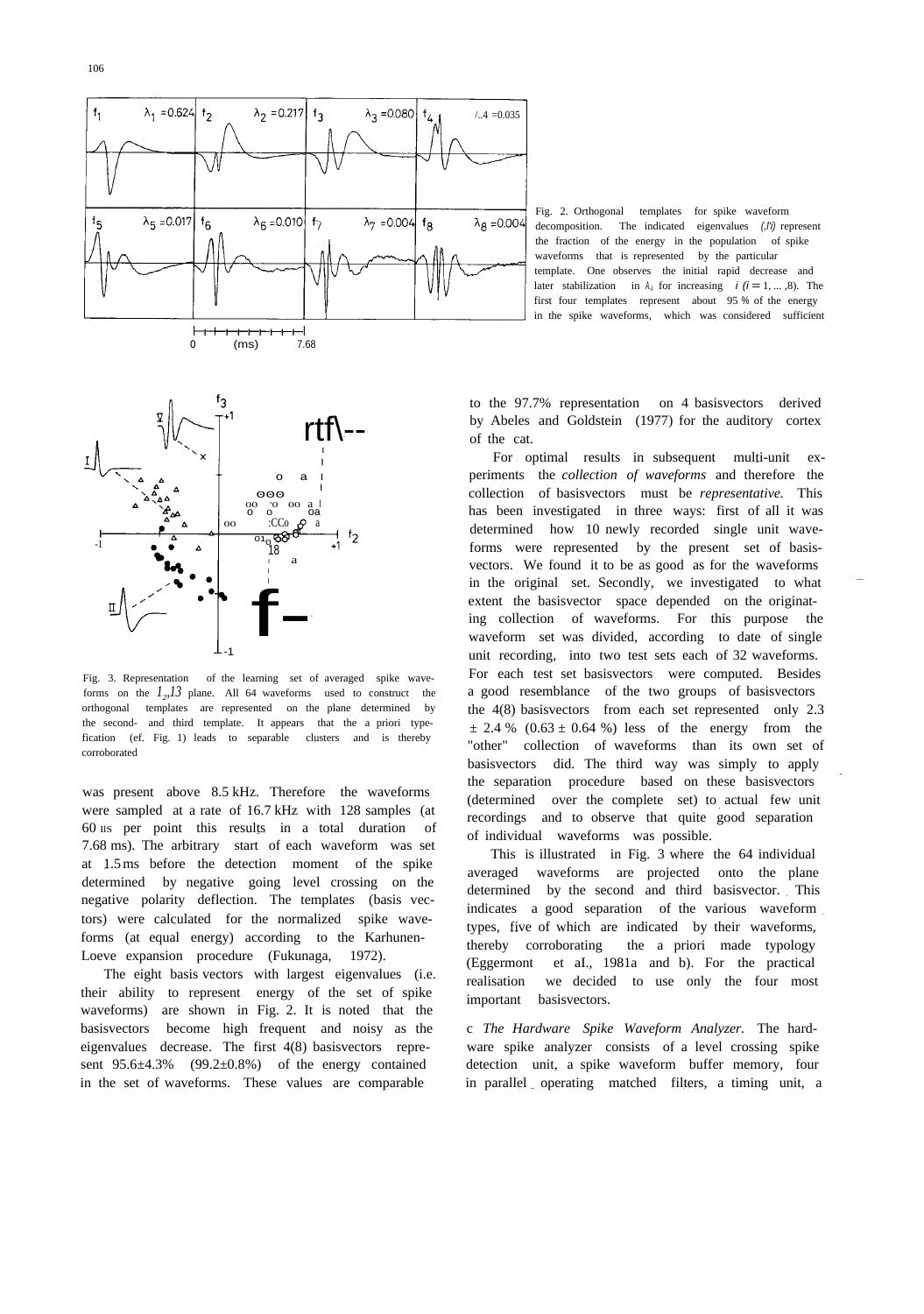

Fig. 4. Diagram of the hardware spike waveform analyzer. The basic features are 1. spikes are detected by level crossing; 2. the orthogonal templates are realised as digital, finite impulse response filters; 3. the output of the templates is sampled at the moment of level crossing (taking into account any filter delay); 4. the output values are displayed as in Fig. 3 for all template combinations; 5. moments of level crossing together with the output values of the matched filters are stored for off-line classification and spike waveform reconstruction

display and a connection to a PDP 11/34 computer (Fig. 4).

The matched filters are constructed as Finite Impulse Response digital filters, the impulse responses actually being the time-reversed basisvectors. The electrode signal passes continuously through the four filters and a running cross correlation between electrode signal and basis vectors is established. This correlation results every 60 IlS in four values (filter outputs) so that for each spike 128 "four-values" are available. Only one combination of "four-values" is important however: that particular set corresponding to the detection moment (event) of the spike. We will call this set the *label-set.* By taking into account the filter delay the output of the matched filters is only transferred to the computer as well as to the display unit when the event occurs. Simultaneously the spike waveform buffer memory containing the detected spike is read out and the spike waveform displayed, as well as the six possible combinations of two out of four labels are displayed in scattergrams. This latter approach serves to decide during the initial phase of the experiment if subsequent off-line separation of the clusters (cf. Fig. 5b) will be possible. The moment of spike detection (the event) is stored together with the four labels representing the spike waveform optimally. The spike analyzer was used with a dead time set at a-half template duration, i.e. 3.84ms. From the interval histograms it was clear that minimum spike intervals for single units were always longer.

*d Separation Procedure and Off-Line Reconstruction of Spike Waveforms.* Given the four basisvectors fl' f2, f3 and f4 and the labels al'  $a_2$ ,  $a_3$  and  $a_4$  representing a spike, the original waveform is estimated by  $a = a_1 f_1$  $+a_2 f_2 + a_3 f_3 + a_4 f_4$  a vector in the four dimensional basisvector space. All spikes from a given neural unit

together will form a cluster in that space, different neural units will form different clusters (i.e. having different mean vectors *Ji<sup>a</sup>* and *Jib)'* Good separation will be possible when the clusters do not overlap.

The separation procedure is done in an interactive way, it starts with the selection of that combination of two basisvectors (out of four) forming a plane on which the cluster projections appear best separable. Then an ellipse is constructed around one of the clusters by indicating with a cursor the end points of the long axis and one end point of the short axis. This ellipse can be seen as the "boundary" of the projection of a multivariate normal density function in the four dimensional space onto the plane determined by the two selected basisvectors.

Instead of each spike being characterised by a differing set of four labels all spikes within the separation ellipse now receive one new label: the number of the unit. All data points (representing spike waveforms) within the ellipse boundary are then considered to belong to one neuron, they are removed from the original multi-unit spike train. Then the procedure starts over again, optionally in another projection plane, a new ellipse is constructed around one of the remaining clusters etc. When all the spikes are classified (Fig. 5c) the original multi-unit dot display is separated into single unit dot displays (cf. Figs. 5d-f), and the spike waveforms belonging to a given class are superimposed and the average waveform is calculated. This superposition allows an inspection of the correctness of the separation procedure, and may indicate the necessity of a reclassification (Fig. 5g-i).

The set of  ${aJ, i=1, ... N, ai=a_{i1}, ... ,a_{i128}}$ , forms the set of estimated spike waveforms for a given neural umt<sup>"</sup>h WIt wavelorm **a**, t<sup>h</sup>e average  $J_i^1 = \frac{z}{N}$  ai IS a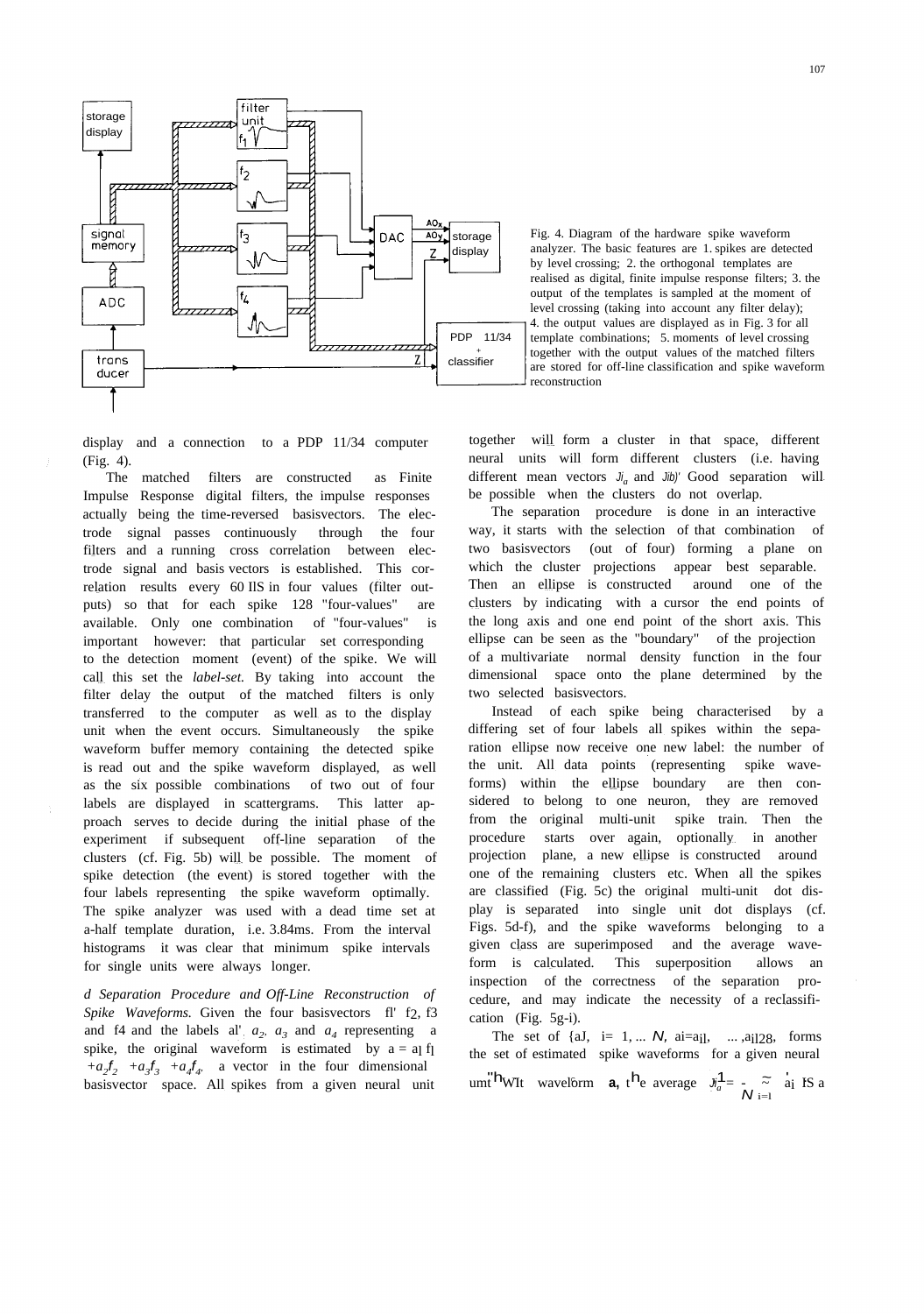

Fig. 5a-i. Separation and reconstruction of a double unit recording. In a the dot display is represented for the double-unit spike train with time base of 1 s. Tonepips lasting 48 ms were presented once per second. One observes a double band of stimulus locked spikes and spontaneous activity. b In six combinations of the four orthogonal templates the spike waveforms are represented, the combinations  $(1,12)'$  (f1,f3) and (f1,f4) in the upper row, and  $(f2,f3)'$   $(f2,f4)'$  and *(f3,f4)* in the lower row. It is observed that the three combinations including /1 provide a clear separation of clusters. c For the separation the  $\frac{1}{2}$  pair is selected and ellipses are drawn first to remove cluster 1 and then cluster 2. The dots that remain within the large circle are then considered unclassified. d-f shows the reconstructed single unit dot displays for both units and the unclassified spikes. g-i show the superimposed reconstructed waveforms for each spike in the recording, in i the unclassified spikes are collected

low pass filtered version of a i.e. the superimposed electrode noise generally is removed. In case the reconstruction of an average waveform (i.e. without noise) is attempted one obtains such good estimates that differences are hardly noticeable by visual inspection (Fig. 1).

## *4 Correlation Functions for Spike Trains*

Consider two spike trains  $z_1(t)$  and  $z_2(t)$  represented as  $Zl(t) = \int_{0}^{N^2} J(t-t')$  and write the *N, N2 i*; 1 *j;* 1 cross-correlation function as

$$
R_{z_1 z_2}(\tau) = \frac{1}{T} \sum_{i=1}^{N_1} \sum_{j=1}^{N_2} \delta[\tau - (t'_j - t_i)]. \tag{1}
$$

Using bin width .1 the cross-coincidence function can be defined as

$$
C_{Z1Z2}(r, .1) =: d \int_{-r, 1/2}^{1 \text{ d}, j/2} d\theta'' R_{z, z2}(a'')
$$
 (2)

Table 1. Overview of the possible coincidence histograms

|                | ZI       | Z <sub>2</sub>                      | Z1         | Z <sub>2</sub>                            |
|----------------|----------|-------------------------------------|------------|-------------------------------------------|
| Z1             | $C_{11}$ |                                     | $C_{II}$   |                                           |
| Z2             |          | $\mathbf{C}_{12}$ $\mathbf{C}_{22}$ | $C_{21}$   | $\mathbf{C}_{_{12}}$ $\mathbf{C}_{_{22}}$ |
| $\overline{z}$ |          |                                     | <b>CIT</b> | CI <sub>2</sub>                           |
| Z <sub>2</sub> |          |                                     |            | $C_{2'2'}$                                |

and the cross-coincidence histogram, on which the actual analysis is based as, (Aertsen et aI., 1979).

$$
C_n(Ll) = C_{2122}(nL1, 1) \quad \text{with} \quad n = 0, \pm 1, \pm 2, ... \quad . \tag{3}
$$

This  $C_n(L)$  is an estimate of the probability of observing a spike in  $zz(t)$  between  $t+(n-t)LI$  and  $t+(n+t)LI$ provided there was a spike in  $z_1(t)$  at *t*. In case of double unit recording (spike trains  $Zl(t)$  and  $zz(t)$ ) and presenting the same stimulus ensemble a second time (spike trains  $Zl'(t)$  and  $zz'(t)$ ) it is possible to compute 10 cross-coincidence histograms as arranged in the Table 1. For short we write  $C_{z_1z_2}$  as  $C_{12}$  etc.

On the main diagonal we find the autocoincidence histograms for both units, which reveal the internal structure of the individual spike trains. Under stationary firing conditions  $C_{ii} \sim \text{Ci}T'$  *i* = 1, 2. In practice we WI<sup>'11</sup> use  $C = \frac{Ci^{i}+c^{i}i^{}}{2}$  as an estimator for the autocorrelation function of the spike trains. It is remarked that  $Ck1(r) = C_{1k}(-r)$ , therefore the matrix in Table I is symmetric, provided that the sign of r is adjusted.

Off the main diagonal we observe  $C_{1Z}$  and CIT both representing the simultaneous cross-coincidence histogram between both units in the double unit recording. Agam we wIll use  $C_{ij} = \frac{C_{12} + C_{12}}{2}$  as the estimator of the correlation in the firings of both units.

The non-simultaneous cross-coincidence histograms  $C_{IZ}$  and  $C_{ZI}$  are thought to represent only that correlation between unit 1 and unit 2 that is due to stimulus coupling (cf. Perkel et aI., 1967).

Another cross-coincidence histogram is obtained by taking both spike trains for the same unit *Zi(t)* and  $z/(t)$  to obtain  $C_{11}$  and  $C_{zz}$ . These cross-coincidence histograms represent the amount of stimulus locking of the units taken individually, hence it is a measure for the existence of a stimulus response relation (Aertsen et aI., 1979).

Finally the presence of neural interaction may be revealed unambiguously by considering  $C_{IZ}$  for spontaneously active neurons in the absence of stimulation.

#### *5 Correction for Stimulus-Locked Activity*

In case of acoustic stimulation a correction for effects of stimulus-influence on the spikes in the coincidence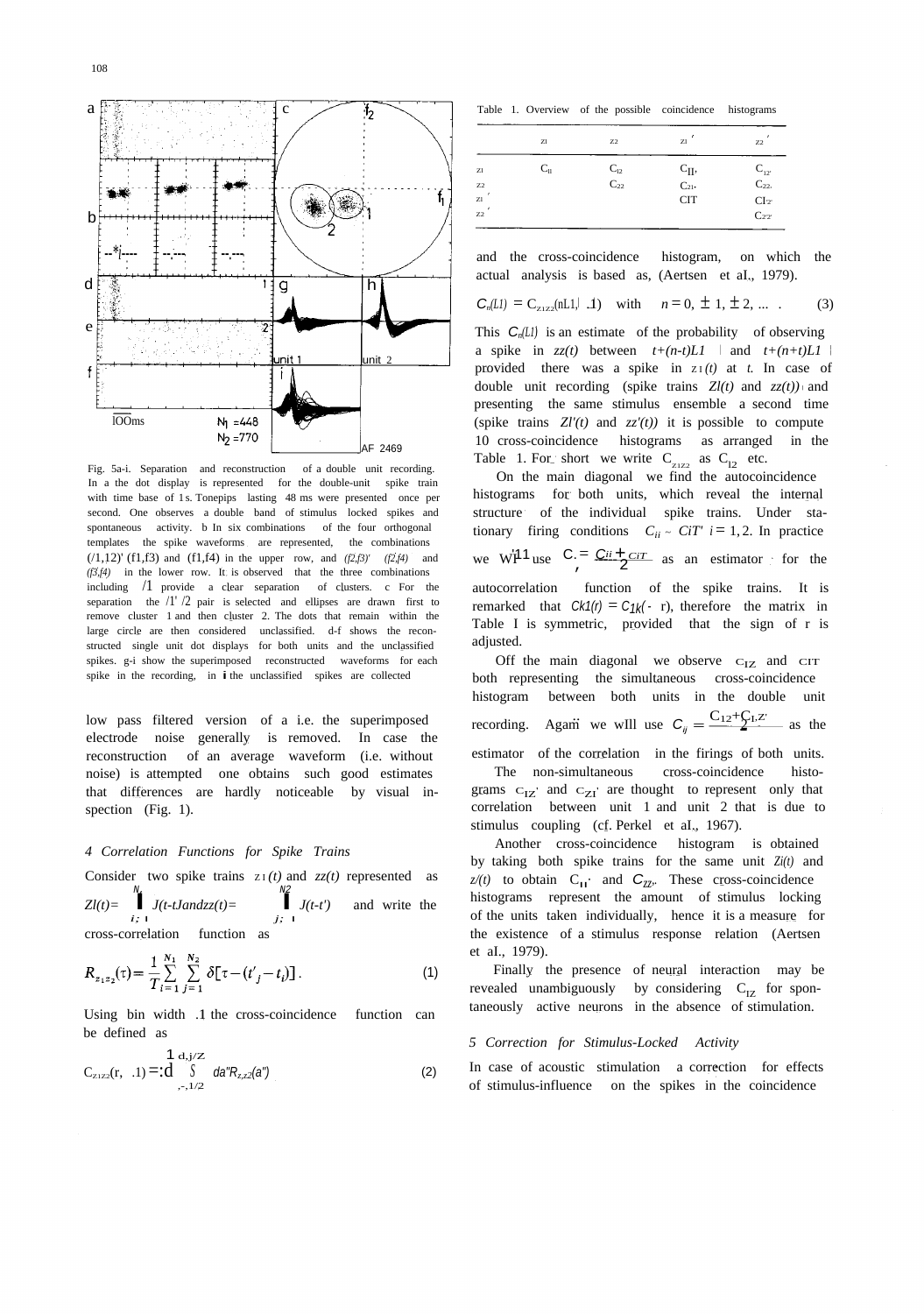histogram must be carried out. Depending on the nature of the relation between stimulus and neural interaction different correction procedures should apply.

First of all we consider the effect of the stimulus to be *additive,* i.e., adding spikes, and not to affect the neural interaction. This is in fact the model described by Perkel et ai. (1967). We consider the spike train of the longer latency neuron to result from two types of spikes, those directly caused by the stimulus *zs(t)* and those caused by activity of the shorter latency neuron or by spontaneous activity  $z/t$ ). The resulting spike trains are

$$
ZI(t)=ZI(t)+ZIn(t) \qquad \text{and} \qquad Z2(t)=Z2(t)+\qquad z2n(t).
$$

Then the estimators of the simultaneous and nonsimultaneous cross correlation functions between the two spike trains are

$$
C 12(r) = E[Zls(t)Z2s(t + r)J + E[z L(t)Z2n(t + r)J + E[z Im(t)z2n(t + r)J
$$

and

$$
C_{12'}(\tau) = E[z_{1s}(t)z'_{2s}(t+\tau)]
$$

correlations are  $E[z_1s(t)Z2s(t + r)]$ since all other non-simultaneous flat. Under stationary conditions  $=$ *E[zls(t)z~s(t+r)J* so that

$$
\begin{aligned} \n\text{Cdr)} \quad &= \text{C } 12, \text{(r)} = E[z \quad Is(t)Z2n(t^+ + r)] \\ \n&+ E[z \quad In(t)Z2n(t^+ + r)J \qquad (4) \n\end{aligned}
$$

can be used as an estimator for neural correlation. In case the first expected value is flat for all stimuli the neural correlation is stimulus independent. In general one expects even under an additive model some stimulus dependence, e.g. via unobserved neuronal inputs that contribute to  $z In(t)$  and  $z 2n(t)$ .

It must be remarked that the additive model (perkel et aI., 1967) is the only one currently used in stimulus correction procedures (e.g. Voigt and Young, 1980). However, Srinivasan and Bernard (1976) have shown that coincidence detecting neurons can produce an output that is based on a *multiplicative* action from two input neurons, provided that their spike trains are statistically independent. The criteria determining whether the action is additive or multiplicative are size of the excitatory post synaptic potential (EPSP) relative to threshold and the time constant of decay for the EPSP. EPSP values smaller than the threshold of firing and with a duration less than the average inters pike interval of the individual spike trains cause the action to be multiplicative. Larger EPSP values or those with longer duration make the action additive. An alternative formulation from which this effect can be understood is that we consider a spike generator

with probability of firing, *g,* which depends sigmoidally on EPSP value *u* (Johannesma and van den Boogaard, in preparation).

$$
g(zlu) = \underbrace{-ex\_p\_!\,3\_u}_{1 + exp!\,3u} \tag{5}
$$

Here *u* is simply considered to be the linear summation of contributions *u<sup>i</sup>* caused by incoming spikes *Zi* possibly originating from different projecting neurons. Actually *g(zlu)* describes the well known S-shaped curve. For relatively small *u* values, i.e., in the purely exponential region of the curve and temporal overlap of  $u_1$  and  $u_2$  we have:

$$
g(zlu_{P}u_{2}) = \frac{exp/3(u_{1} + u_{2})}{1 + exp \frac{13}{u_{1} + u_{2}} \cdot exp/3ul'exp/3u^{2}} - g(zlu_{1}) \cdot g(zlu_{2})
$$
\n(6)

If the *u* values are large enough to be in the linear, intermediate, part of the S-curve then after expansion of the exponential and long division:

$$
g(z|u) \simeq \frac{1}{2} + \frac{1}{4}\beta u \tag{7}
$$

and in case  $u_1$  and  $u_2$  are non overlapping (low spike rates) averaging over time gives

$$
g(z|u_1, u_2) \simeq g(z|u_1) + g(z|u_2).
$$
 (8)

Thus simply on basis of the size *u* and duration of the EPSP the firing probability of the output neuron can be multiplicative or additive with respect to the input spike trains. In fact  $u = u(t)$  and additional conditions regarding the decay time constant may enter the description.

If we now consider that a multiplicative effect of the stimulus on spike train activity is present, e.g., by two input spike trains both depending on the stimulus and fulfilling the conditions for the EPSP but only one of these input trains is observed together with the output train. In such a case the degree of multiplicative action is strongly dependent on the type of stimulus. Stimuli such as continuous noise that cause the input spike trains to have a relatively large time jitter, i.e. have a broad existence function,  $C_{ii}(r)$ , (Aertsen et al., 1979), produce results that better fit a multiplicative model than stimuli that tend to lock the spikes to a considerable degree (e.g. tone pips) as suggested by the Srinivasan and Bernard (1979) model results.

Thus also multiplicative interaction effects may be stimulus dependent. In case they are not, the application of a correction procedure based on an additive model, however, erroneously will indicate a stimulus dependence of the neural correlation.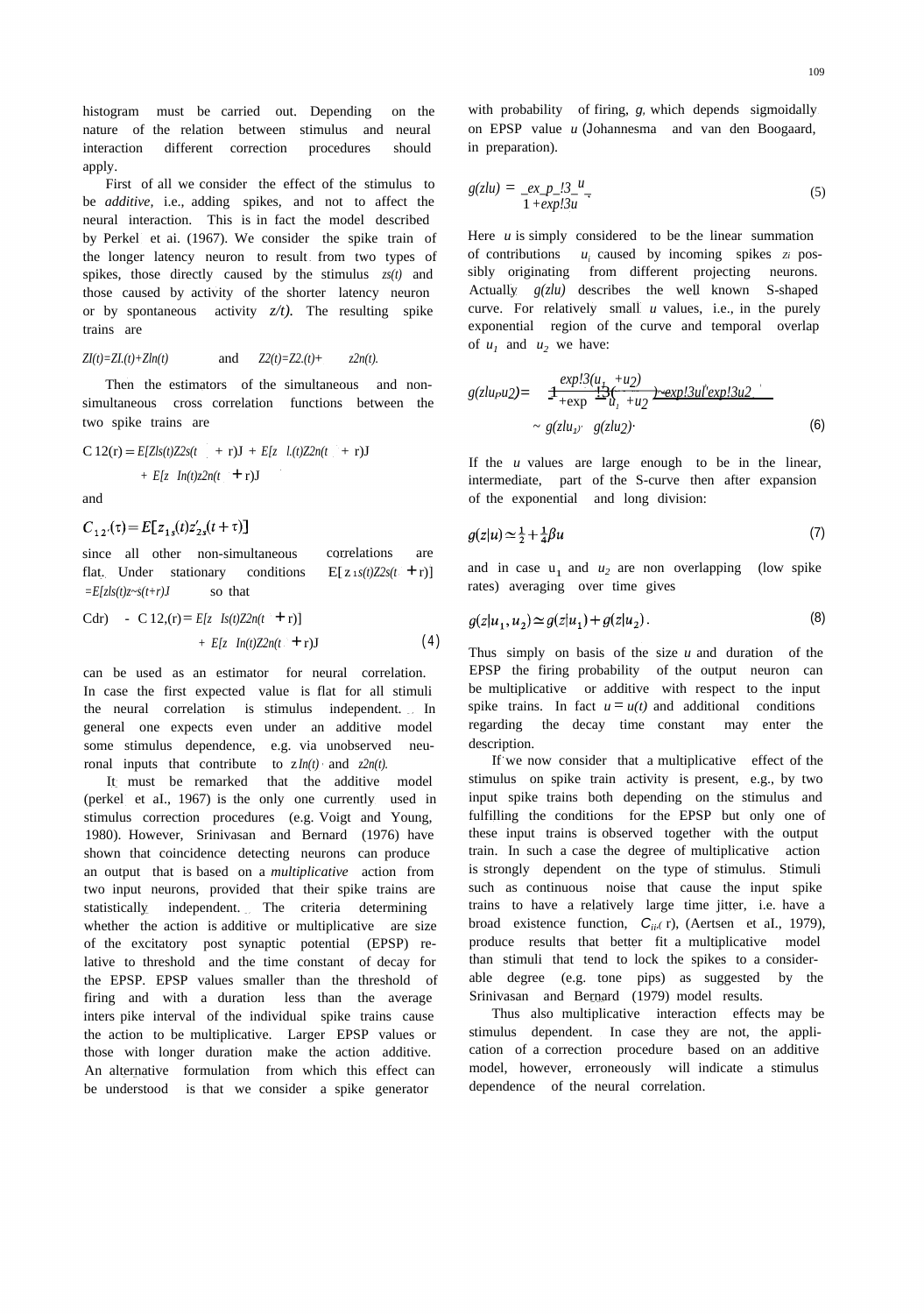

Fig. 6. Spectra-temporal sensitivities for the double unit recording and the separated single units. The average intensity of the tonal stimuli as a function of tone frequency and time before the spike is shown in grey code, darker areas represent larger intensities. One could consider this as the intensity distribution in frequency and time of stimuli best matched to the neural sensitivity. In this and all subsequent STS auto scaling of the intensity is used. It is observed that unit 2 is dominantly sensitive to tonepips having frequencies between 1 and 2 kHz (note log-frequency scale). Unit 1 is sensitive to nearly all frequencies albeit in a complicated manner

## **Results**

We will describe in some detail the findings in one double unit recording and one triple-unit recording with particular emphasis on the stimulus dependence of neural correlation.

## *A Double Unit Recording*

*Ai* First of all the double unit dot display (Fig. 5a) shows the occurrence of the action potentials on a time base of 1 s. Tone pips, having a ')I-function shaped envelope (Aertsen and Johannesma, 1980) with a duration of 48 ms and a frequency randomly selected out of 127 frequency values spaced equidistantly on a log scale over the range of 125-2000 Hz, are presented once per second. Thus the tonepip presentation is at the left hand side of the dot display. Four identical, random frequency, fixed peak amplitude (89 dB SPL) sequences are presented resulting in a total stimulus duration of 509 s (including some restart time). One observes spontaneous activity and in addition a double band of firings at approximately 30ms and lOOms after tonepip onset.

The set of six boxes below the dot display (Fig. 5b) represents the possible combinations of the four basis vectors used for the waveform analysis. Two different neurons are present, separation appears possible on *(f1,fJ, (f1,f3)* and *(f1,f4)* indicating that 11 (the horizontal coordinate in the upper three projections) is the separating feature. The actual separation procedure was carried out on *(f1,12)* as shown in Fig. 5c and resulted in 448 spikes classified as unit 1 (being most near to the origin), 760 spikes as unit 2, while 76 spikes remained unclassified (about 5 %). From the superposition of the waveforms one observes that the main difference is in the spike amplitude. The reconstructed single unit dot displays (Fig. 5d-f) show that unit 1 (Fig. 5d) responded mainly at about 100 ms after tone pip onset and also fired albeit somewhat less, around 30 ms; less or no spontaneous activity is observed. Unit 2 (Fig. 5e) clearly responded at a sharp 20ms latency, then was suppressed for nearly 150ms duration and thereafter resumed with spontaneous activity. The non-classified spikes (Fig. 5f) mostly had latencies in the 20-30 ms region.

*A2* In Fig. 6 the spectro-temporal sensitivities (STS) (Hermes et aI., 1982) for the double unit combination (Fig. 6a) and for both units separately (Fig. 6b, c) are shown. A very complex picture emerges. We recall that darker regions in the picture correspond to higher values of the average stimulus intensity at that particular frequency that preceeds the spike. The dark region in the upper right corner of the double unit STS corresponds to a short latency response in the dot display  $C~20$ ms) for tonepips with frequencies between 1 and 2 kHz. It is seen that this region is nearly completely due to the activity of unit 2, which besides that also shows short latency low frequency activity. In the dot display it was seen as the sharp line with  $\sim$  20 ms latency, i.e., if the response comes 20 ms after tonepip onset then the average tonepip intensity will be large in the region preceding the spikes by 20 ms. Unit 2 then remains silent for nearly 150 ms and therefore no effect is seen in the 128 ms region preceding the spikes.

The complex part of the double unit STS is completely taken care of by unit 1. It appears that the 30 ms firings originate from responses to tonebursts with frequencies below 500 Hz, the major activity (at 100 ms latency) arises from the whole frequency range covered.

We may interpret the STS of unit 1 as indicating activity over a large latency range from basilar papilla units (1-2 kHz) and repeated activity from amphibian papilla input  $\ll 500$  Hz). The STS of unit 2 indicates dominantly short latency input from basilar papilla units.

*A3* One may wonder if unit 2, the short latency one, provides an excitatory input for unit 1 especially in the basilar papilla range. On the other hand one may have the impression that unit 1 suppresses activity in unit 2. A combination of both mechanisms is also possible. To test these hypotheses a correlation analysis has been performed on the spike trains from unit 1 and 2. Figure 7 shows the correlation histograms as discussed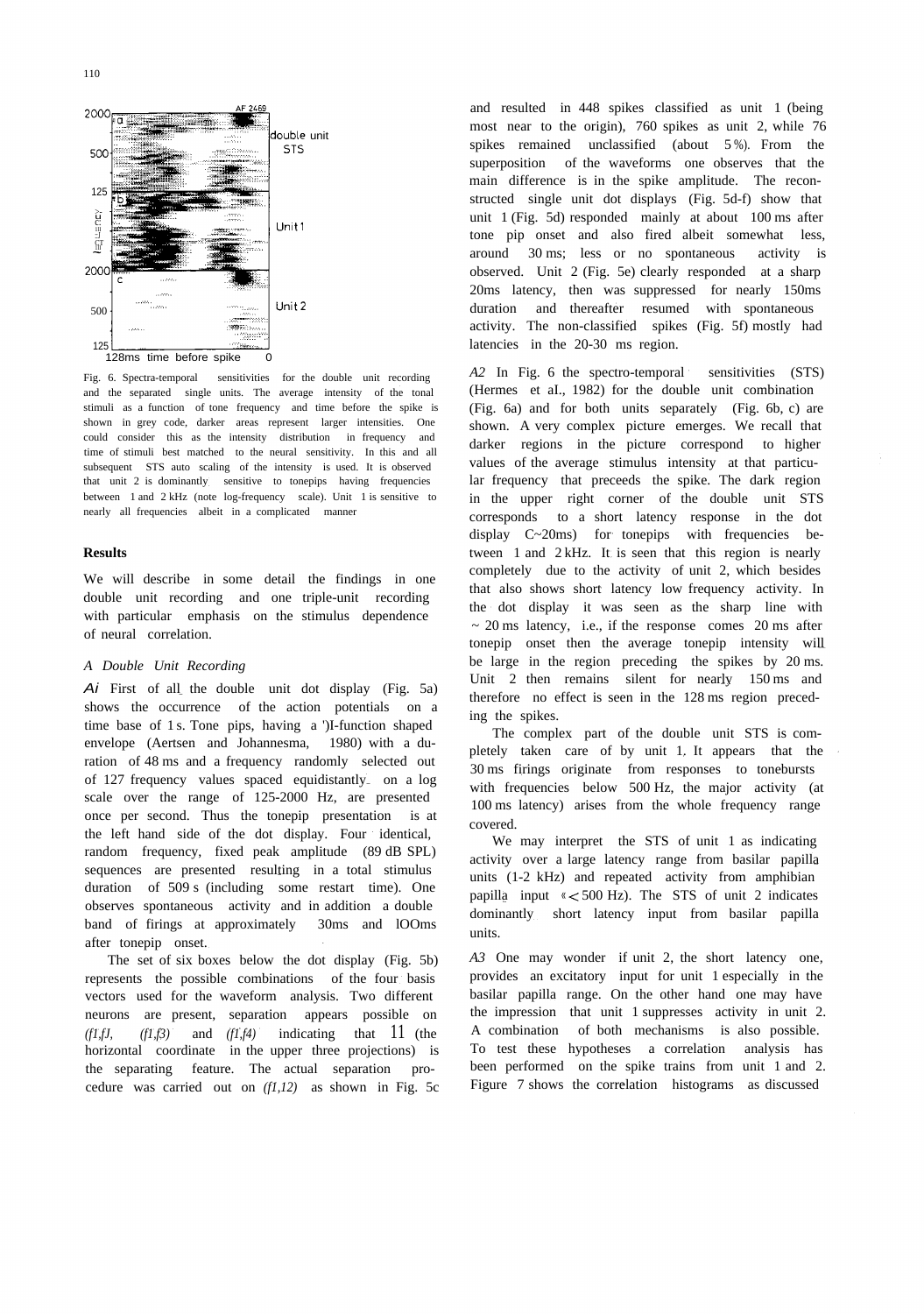in the method section, the upper row of boxes (Fig. 7a) displays the auto-coincidence functions pointing at the repeated activity of unit 1 (average interval  $\sim 60$  ms) and the spontaneous activity of unit 2. The second row (Fig.7b) shows the amount of stimulus lock of both units: the rather broad peak found for unit 1 expresses the relatively poor synchronization of the firings with toneburst onset. For unit 2 the spontaneous activity obscures the stimulus lock that could be seen in the dot displays. The third row of boxes (Fig.7c) shows the stimultaneous and non-simultaneous crosscoincidence functions: the first C12 comprises neural interaction as well as various effects of stimulus coupling, the second *C'12* can only contain stimulus coupling. Finally the last functions C12-C'12 should indicate neural correlation effects, if any. It can be seen that the effects presumed on studying the dot displays and spectrotemporal receptive fields cannot be substantiated by the correlation analysis.

*A4* The double unit preparation was also stimulated with continuous pseudorandom noise, both 5 kHz and 1.5 kHz (- 3 dB) low pass noise was used. The separated single unit dot displays to the 1.5 kHz lowpass noise are shown in Fig. 8. The length of one pseudorandom noise sequence was 34.9525 s and one half of it was used as the ,time base length in the dot displays. The total stimulus duration is 560 s. For both units the transient onset in activity is observed, stationarity of the firing pattern is observed after 2 sequences (i.e. about 70 s). Unit 2 shows some very clear vertical patterns indicating that this unit fired nearly always and at nearly the same time for these parts of the noise stimulus. In unit 1 this is harder to detect. If we recall, however, that unit 1 did not show spontaneous activity we must nevertheless conclude that it was activated by the noise. Calculating STS's for this noise stimulus (Hermes et aI., 1981) did not reveal any result for unit 1, while for unit 2 diffuse sensitivity could be demonstrated between 150 and 750 Hz and extending from 78.28 ms to about 10 ms before the spike (Fig. 9). No activity was observed in the basilar papilla range in sharp contrast to the tonal analysis. Comparing with Fig. 6 shows that the weak activity of unit 2 in the low frequency region for tonal stimuli is the only region that is also responding to continuous noise.

*A5* The correlation analysis (Fig. 10) shows striking differences as compared to the results for tonal stimuli (Fig. 7). First of all the repeated firing character of unit 1 is no longer observed while it now shows up in unit 2 (Fig. lOa) as close inspection of the dot display (Fig. 8b) also reveals. The stimulus coupling (Fig. lOb) is now especially pronounced in unit 2 although some impression can be seen in unit 1. Considering that during tonal stimulation unit 2 had an average firing



Fig. 7a-d. Survey of coincidence histograms for double unit recordings. Used are spike trains evoked by presenting 48 ms tonepips with randomly selected frequency once per second. Two units (1 and 2) are recorded simultaneously and a repeated recording is also obtained (1' and 2'). a shows the autocoincidence functions of units 1 and 2; one observes signs of repeated firing with intervals of about 50-60 ms in C 11' b shows so cal1ed existence histograms: a unit's spike train is correlated with its repeat, this indicates the amount of stimulus lock. One observes that the spontaneous activity of unit 2 nearly destroys any sign of stimulus coupling. c the crosscoincidence between units 1 and 2 is given for simultaneous and nonsimultaneous recorded spike trains. The difference in d should indicate neural correlation, if any. The arrows indicate the expected values for spike trains with Poisson statistics



Fig. 8. Dot displays for separated single units to pseudorandom noise. Used is a noise sequence length of about 35 s, as time base for the dot display half this value is used. One observes, especially for unit 2, a vertical line pattern indicating that the unit fired with good stimulus coupling to specific parts of the noise. A certain transient onset effect on the number of firings is noted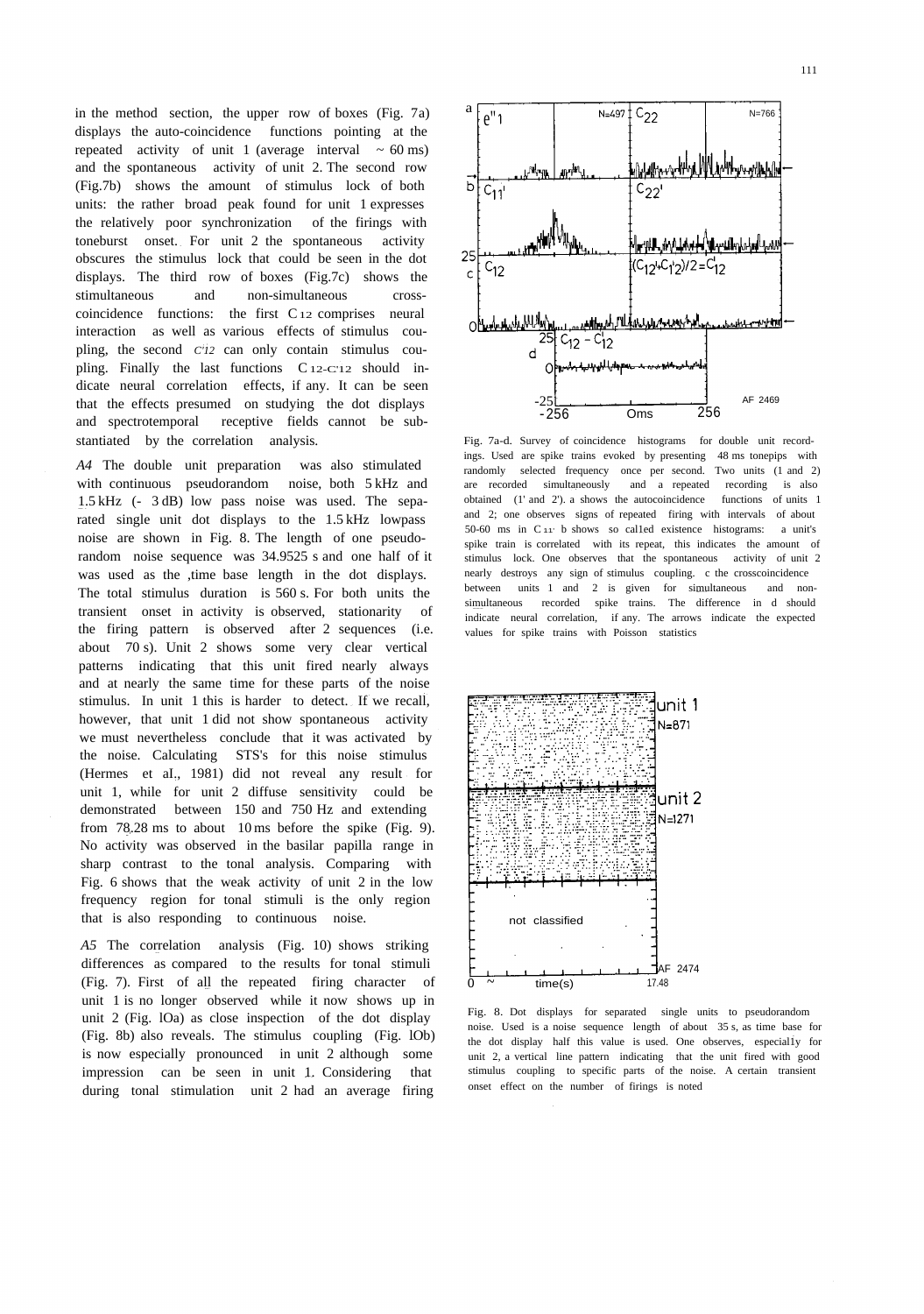

Fig. 9. The spectro-temporal sensitivities of the double unit pair to noise. These Figures indicate using a linear frequency scale the average noise intensity that preceedes spikes. Black indicates more than average intensity, white less than average intensity. One observes for unit 2 that in the low frequency range *(10D-500* Hz) there is a broad excitation region. It must be noted that although unit 2 appeared to be sensitive to 1-2 kHz tonepips dominantly (cf. Fig. 6) there was no response to continuous 5 kHz bandwidth noise



Fig. 10. Coincidence histogram analysis of the double unit for continuous noise stimulation. In part *b* one observes that there is a clear stimulus coupling for unit 2. The arrows indicate the expected values in case the spike trains showed a Poisson character. They are the same for  $C_{11}$  and  $C_{11}$ , as well as for  $C_{12}$  and  $C_{12}$ . Further explanation in Fig. 7

rate of  $1.5 s - 1$  and during noise stimulation  $2.5 s - 1$  we conclude that the noise not only rearranged the spontaneous activity but also added about 1 spike per second. The simultaneous and non-simultaneous crosscoincidence functions (third row) look slightly



Fig. l1a-e. Separation and reconstruction for a triple unit recording. a shows the triple-unit dot display, b shows the projections of the individual waveforms on the templates c shows the selected *f2,f3* pair for the separation procedure. First the spikes belonging to unit 1 are removed, than for unit 2 and finally for unit 3, the remaining spikes being left unclassified. In part d the single unit dot displays are reconstructed and in part e the spike waveforms. Stimulation was with 48 ms tonepips presented once per second

different, but the subtraction does not clearly reveal this. We are therefore forced to conclude that neural correlation between these two units could not be demonstrated.

## *B Triple Unit Recording*

*Bi* The stimulus dependence of the STS's and the various correlation functions will be elaborated upon by using the results of a triple unit recording. Figure 11 shows the overall findings for stimulation with 48 ms duration ')I-tones presented once per second. The general format is the same as in Fig. 5. The triple unit dot display (Fig. lla) reveals stimulus locked activity from about 1O-80ms following the presentation of the tonepips followed by spontaneous activity. Separation on basis of the projections appeared to be possible on *(fl,13)* as seen in Fig. 11c. Recall that the separation procedure is sequential, first the unit most close to the origin is selected and all the spikes within the ellipse indicated by 1 are removed from the data file. Subsequently the small cluster is removed and then the largest one indicated by 3. The resulting spike waveforms differ in waveform as well as amplitude. The reconstructed single unit dot-display's (Fig. lld) show for unit 1 (most close to the origin) that the responses fell in a short latency activity band mostly followed by some spontaneous activity. Unit 2 fired in a fuzzy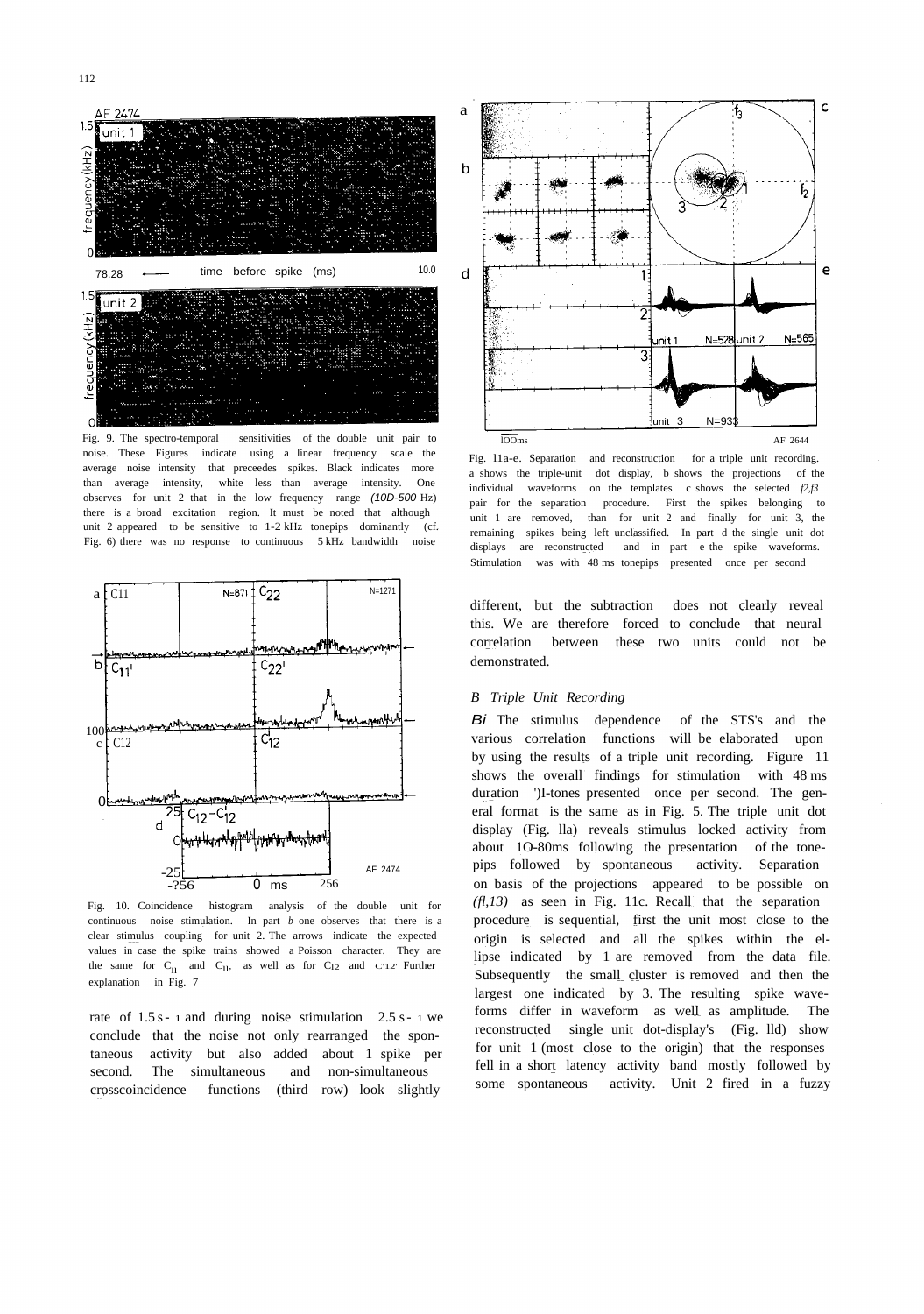

Fig. 12a~. Spectro-temporal sensitivities (STS) for unit 1 for stimulation with 48 ms tonepips presented once per second a; 16 ms tonepips presented once per 128 ms b, and continuous 5 kHz bandwidth pseudorandom noise c. In all cases the time before the spike is indicated. For the tone pip stimuli the time base lasts 128 ms and frequency is on log scale. For the noise stimulation the time base runs from 50.96ms to 10.0ms before the spike and frequency is on linear scale. No STS can be observed for noise. The unit appears to be mostly sensitive to tone frequencies around 1 kHz

broad latency range after the cessation of firing of unit 1. Unit 3 finally responded with a latency intermediate between unit 1 and 2. About 4 % of the spikes remained unclassified.

*B2* Besides the stimulus sequence just discussed we presented to these units also continuous pseudorandom noise low-passed at 5 kHz (- 3 dB) and a sequence of short duration (16 ms) y-tones presented each 128 ms. We will first discuss for each of the 3 units the STS's as determined with these three stimulus ensembles.

*B2a Unit* 1 (Fig. 12) responded (528 spikes) with a 15 ms latency to 48 ms tonebursts presented once per second if the frequencies were around 750 Hz and 1250 Hz. This unit therefore seems to receive input from the basilar papilla as well as from the amphibian papilla (Fig. 12a). For stimulation with 16ms y-tones presented each 128 ms this unit fired only 86 times and the STS only showed short latency activity for the 1250 Hz region. This is compatible with a functional threshold increase, probably due to adaptation effects. For stimulation with noise the unit was slightly more active especially during the first noise sequence (lasting 10.48575 s) a total number of spikes obtained was 198. The STS (Fig. 12c) did not reveal any significant spectro-temporal sensitivity.

*B2b Unit* 2 (Fig. 13) responded with 565 spikes to 48 ms y-tones presented once per second. The STS is broad both in the frequency domain (250 Hz-2000 Hz)



Fig. 13a~. Spectro-temporal sensitivities (STS) for unit 2 for stimulation with both tonal stimulus ensembles and noise. In part a a broad STS is found to stimulation with one 48 ms tonepip per second. In part b one observes that with faster repetition of shorter tonepips, (16 ms, once per 128 ms) the unit has no clear STS. No STS can be found for noise stimulation either



Fig. 14a~. Spectro-temporal sensitivities (STS) for unit 3 to stimulation with tonal stimulus ensembles and noise. Clear STS are observed for all three stimulus ensembles, maximum sensitivity is around 1250 Hz for noise c, between 1 and 2 kHz for 16 ms tonepips presented each 128 ms b and between 500 Hz and 1 kHz as well as between 1 and 2 kHz for the 48 ms tonepips presented once per second a

and in the temporal domain (128 - 0 ms before the spikes). The main activity is produced by the 300 Hz and 1 kHz regions and this unit therefore also receives input from the basilar papilla as well as the amphibian papilla. In response to 16 ms y-tones presented at 128 ms intervals the number of spikes was 203 and the STS (Fig. 13b) can again be considered as if produced in a situation with a functionally elevated threshold. Noise was not very effective in producing only 182 spikes, the STS did not reveal any specific sensitivity.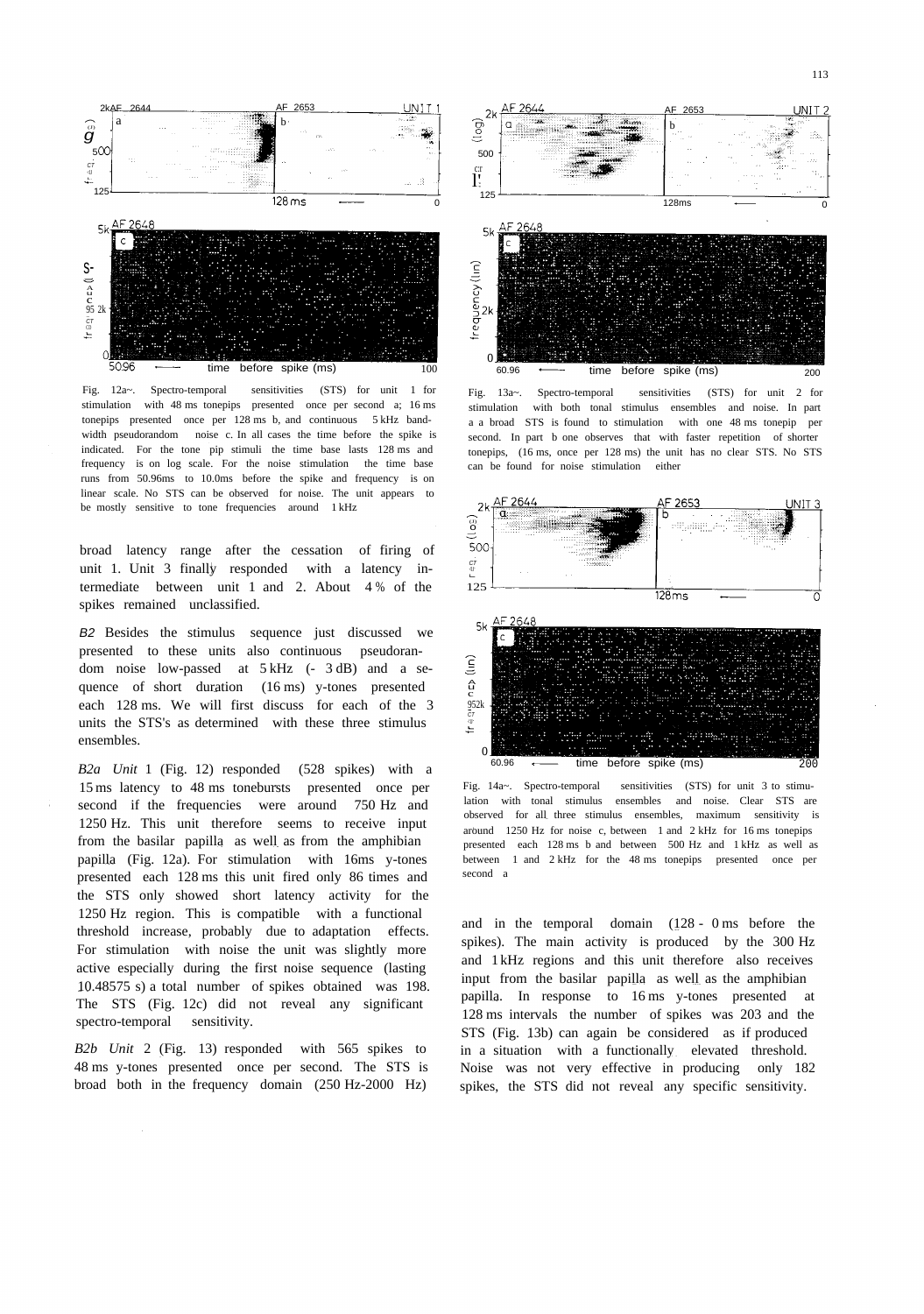

Fig. 15. Simultaneous and non-simultaneous cross coincidence histograms for units 2 and 3 under tonal and noise stimulation. The non-simultaneous cross coincidence histograms are shaded. The difference between both histograms is a measure for the strength of the neural correlation, it is observed that this difference is negligible for stimulation with 48 ms tonepips presented once per second (upper); is confined to a few bins in case stimulation was done with 16 ms tonepips presented once per 128 ms (middle); and is quite clear for noise stimulation (lower)

**Table** 2. Coincidences for double unit spike trains

|                        | Present | Doubtful | Absent | Total |
|------------------------|---------|----------|--------|-------|
| Synchrony              | 22      |          |        | 31    |
| Correlation            |         |          | 14     | 22    |
| Stimulus<br>dependence | 3       |          |        |       |
| Interaction            |         |          | 3      | 6     |

*B2c Unit* 3 (Fig. 14) responded with 933 spikes to 48 ms y-tones presented once per second. The STS shows a relatively short latency broad tuning with activity both from the amphibian and basilar papilla. As in unit 2 the high-frequency activity suggests repeated firing. For 16 ms y-tones (Fig. 14b) the unit responded with 779 spikes mostly having a latency of 20 ms. The activity was nearly exclusively produced by the 1-2kHz frequency region. Noise appeared to be an effective stimulus also in evoking 1190 spikes. The STS showed a relatively small spectral width around 1250 Hz but a very pronounced temporal extension ranging from 60 ms - 30 ms prior to the spikes. This spectral and latency range is comparable to the result obtained with the 16ms y-tones.

*B3* All cross-coincidence functions between unit 1 and unit 2 appeared to be the same for the simultaneous and non-simultaneous situation. Therefore all correlation between the spike trains of these two units could be accounted for by stimulus lock. Basically the same was found between units 1 and 3.

A different situation was found for units 2 and 3. We will discuss here only the simultaneous and nonsimultaneous cross-coincidence functions and their difference

a. 48 ms y-tones presented once per second. In this situation (Fig. 15a) both cross-coincidence functions are nearly identical, the difference is nearly zero.

b. 16 ms *y-* tones presented once each 128 ms. In this case (Fig. 15b) we observe a difference in two bins prior to the dead-time region

c. noise stimulation, also here (Fig. 15c) the difference between the simultaneous and non-simultaneous cross-coincidence function is largest in the two bins preceeding the dead-time but is also different from zero in the five bins preceeding this one.

We might therefore conclude that the neural correlation strength depends on the type of stimulus used.

We analysed the occurrence of stimulus dependent neural correlation in a population of 11 grassfrogs from which 51 single unit recordings, 16 double unit recordings, three triple unit recordings and one quadruple unit recording were obtained. This resulted in a total number of 96 single unit records and 31 double unit combinations. For six double units we obtained sufficiently long spontaneous activity records to analyse the presence of neural interaction. In Table 2 the occurrence of neural synchrony, neural correlation and stimulus dependence of the neural correlation is indicated as well as the conclusions from the spontaneous activity records.

One observes that in 22 double unit combinations a clear neural synchrony was present between the firings of the simultaneously recorded single units. In only four out of these 22 a clear neural correlation remained after correction for stimulus influences under the assumption of an additive model. Three out of these four pairs showed a clear stimulus dependence of the neural correlation. In only one out of six double unit recordings under non-stimulus conditions could we demonstrate a clear neural interaction.

#### **Discussion**

#### *The Separation Procedure*

When considering Figs. 5 and 11 one may wonder whether the separation procedure has unambiguously resulted in the spike trains of the contributing units. From Fig. 5c we estimate that only up to ten spikes in the overlap region of the separation ellipses out of a total of 1294 may have been misclassified, while a larger number (76) is left unclassified. Effects of mis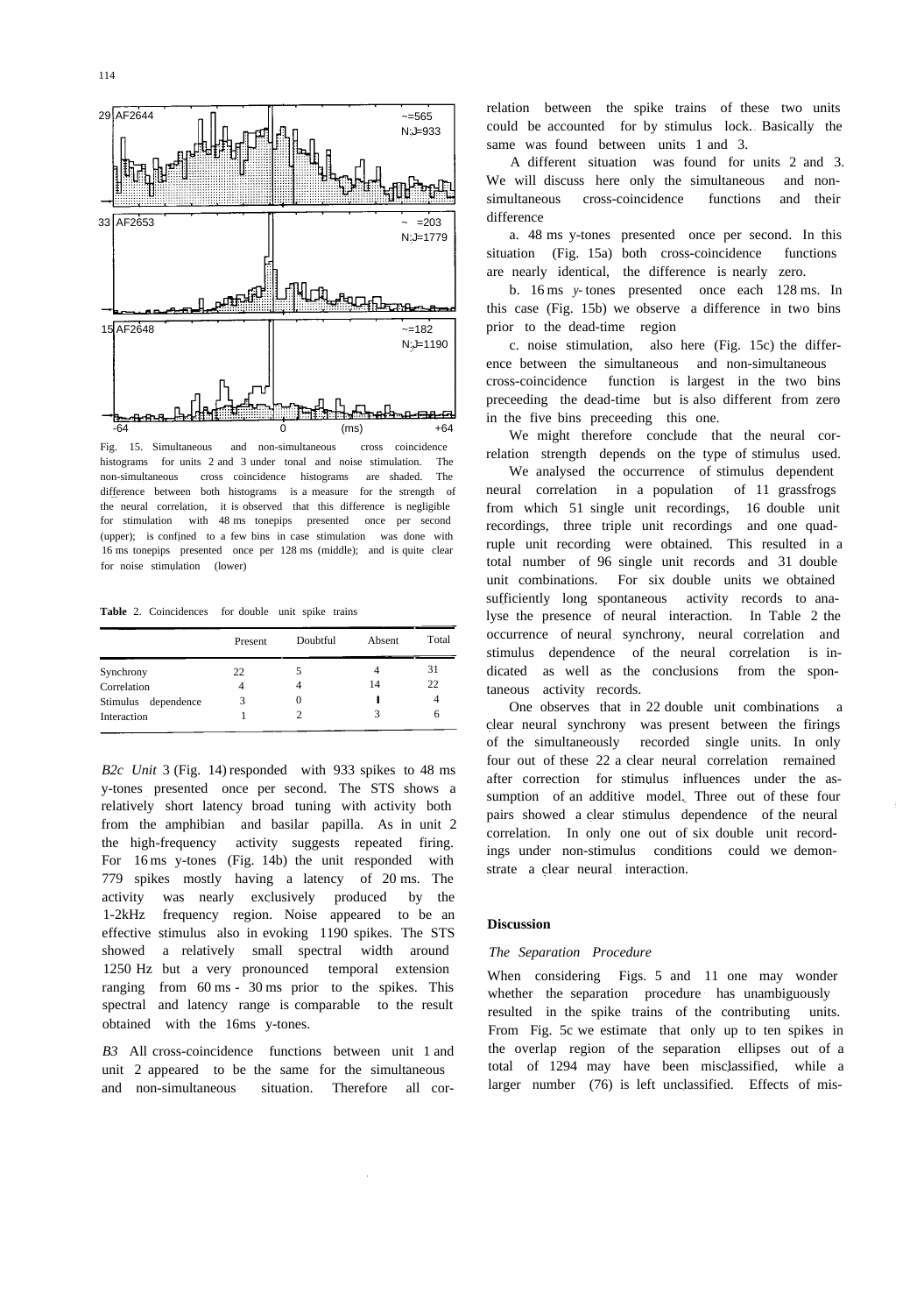classification will be pronounced in the computation of the coincidence histograms,  $C_{12}$  and  $C_{12}$ . The effects of not classifying may also affect the spectro-temporal sensitivities (e,g. Fig. 6).

Considering the smallness of the number of optionally misclassified spikes in the double unit recording and furthermore considering the differences in latency between unit 1 and 2 we assume that the low frequency short latency part of the STS for unit 2 (Fig. 6) is real and not due to erroneously classified spikes from unit 1. The same holds vice versa for the short latency, high frequency part of the STS for unit 1. The situation examplified in Fig. 11 may look more severe while the spike waveform reconstructions (Fig. lIe) may suggest a few actual misclassifications. However, the response properties of unit 2 and 3 differ completely with respect to their STS for noise (Figs. l3c and 14c), while those for units 1 and 2 (Figs. 12a, band l3a, b) are clearly separated according to latency. Since unit 1 has a smaller amplitude (on average) than unit 2 and also a shorter latency than unit 2, the possibility that repetitive firing of one unit which may cause a decrease in spike amplitude for the second and third firings caused us to separate spikes from one unit into two spiketrains can safely be ruled out. Furthermore neural units from the torus semicircularis of the grassfrog never show interspike intervals shorter than 5-6 ms (at 15 DC). Misclassification in such case would produce peaks in the coincidence histogram C<sub>12</sub> at r-values around 5-6 ms, in any case longer than found for these particular double unit combinations (cf. Fig. 15a-c). In this latter example the unclassified spikes (about 4 % of the total number of 2105) mostly had large amplitudes and could result from a superposition of spike waveforms from unit 1 and 2, the presence of a fourth neural unit can, however, not be completely excluded.

Based on the combined separation-reconstruction procedure and on the information from the STS of the neural units, a relatively safe and reliable procedure for studying the correlation between spike trains separated from a multi unit record is obtained.

## *The Stimulus-Correction Procedure*

In the methods section we argued against the use of arbitrary stimulus correction procedures when the underlying neural network model is unknown. Since this lack of information is nearly always interfering with the selection of the procedure, we applied the most simple correction model. It is a purely additive model in which a separation is understood between direct stimulus spikes, i.e., those spikes that are contributing to pronounced effects in the coincidence histograms  $C_{11}$ , and  $C_{12}$ ", and other spikes. These other

spikes might indirectly depend on the stimulus i.e. mediated through unobserved interneurons, general increase of firing probability etc. In this case the  $E[Z]/t|Zn(t+r)|$  in (4) may not be flat and stimulus dependent correlations can be found. In case the n-spikes are not due to any stimulus effect  $E[z]s(t)z2n(t + r)$  is flat. The correction procedure in that case may reveal a pure neural interaction effect  $E[zln(t)z2n(t + r)]$  provided that the model hypothesis is correct. In general the model is unknown and one therefore can only speak about neural correlation instead of neural interaction. In case the neural correlation is stimulus dependent this does not yet imply that the connectivity between the neural units is modified by the stimulus. The effect of the stimulus may simply be in the activation or suppression of other neural units within the same neural net. The influence of these unobserved neurons might be revealed in cases where more units are recorded stimultaneously by comparison of paircorrelations, triple correlations etc.

In case that application of the correction procedure results in a neural correlation which is close to zero (cf. Figs. 7 and 10) the possibility of a functional connection between the units is not ruled out: un correlated does not imply independent. Such situations might arise when the firings of both units are strongly locked to the stimulus and therefore  $E[Z\vert s(t)Z\vert 2s(t + r)]$ is about equal to  $E[z]s(t)z-s(t+r)J$  and much larger than any of the other terms. The difference between C12 and C12' will then be quite close to the statistical fluctuations.

# *The Forward and Backward Approaches to Stimulus-Response Relationships*

In our experimental approach (e.g. Figs. 5 and 6) we use both dot displays as well as the spectro-temporal sensitivity as measures for stimulus-response relationships. The first method monitors the neuronal activity in order to obtain estimates of firing probability as a function of e.g. stimulus frequency. Averages over subsets of stimuli may lead to PSTH's, this is the approach that is used in most auditory research.

The backward or reverse approach centers around the concept of the pre-event stimulus ensemble (Johannesma, 1972; Aertsen et aI., 1980; Hermes et aI., 1981) which is a subset of the stimulus ensemble that preceedes action potentials. By averaging the pre-event stimulus ensemble, or in the present case the intensity values thereof, we obtain spectro-temporal sensitivities. These form a representation of the average stimulus intensity as a function of both frequency and time before an action potential. The STS may also be viewed as the sonogram of the sound which best matches the filter properties of the neural unit.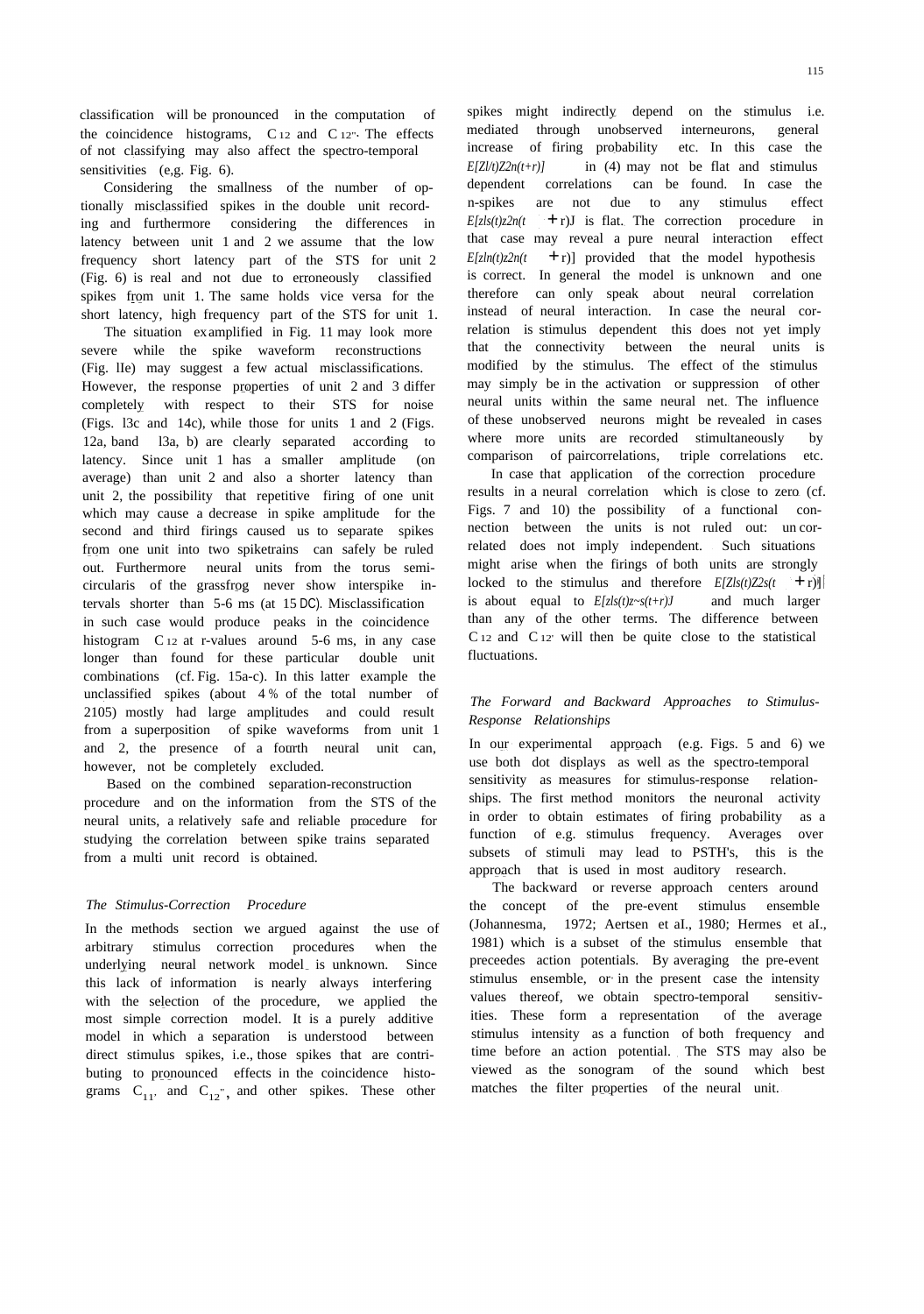116

The combination of dot displays and STS offers a firm basis for the characterisation of neural units under the particular choice of the stimulus ensemble.

# *Stimulus Dependence of Neural Correlation and Spectro- Temporal Sensitivity*

In previous work it was demonstrated that for neurons in the torus semicircularis of the grassfrog the spectrotemporal sensitivity in general is not invariant for the stimulus ensemble used (Aertsen and Johannesma, 1981a and b). It proved to be impossible to obtain the same STS for a tonal stimulus ensemble and an ensemble composed of natural sounds, even after the application of corrections for spectral and temporal differences between the stimuli. This holds also in comparison to spectro-temporal sensitivities determined for noise stimuli as shown by Johannesma and Eggermont (1983). In general the STS for noise, tonal stimuli and ensembles consisting of species-specific vocalisations are different and cannot be brought in register by normalisation procedures based on the Wiener-Volterra formalism for the analysis of nonlinear systems (Aertsen and Johannesma, 1981a).

The STS of a neuron generally depends in a nonlinear way on the STS's of the projecting neurons. Some of these neurons may provide excitatory input, other inhibitory input. Part of the neural spike trains may cause the neuron to act in a multiplicative way, other spike trains result in an additive action depending on EPSP size and duration as well as firing rates. The resulting STS depends to a large extent on the way the neural net is influenced by the stimulus. Phasic neurons will behave quite differently for a continuous noise stimulus than for the repetitive presentation of short tonebursts and their effects on other neurons in the net change therewith.

Stimulus dependent neural correlation may therefore be strongly related to the stimulus dependence of the STS found in the majority of neurons from the torus semicircularis. This strongly suggests also that a stimulus invariant STS, referred to as spectro-temporal receptive field (STRF, Aertsen and Johannesma, 1981a), does not exist on the single neuron level, except at the level of the auditory nerve and simple units in higher auditory nuclei.

It seems much more plausible to determine multiunit spectro-temporal sensitivities but with certain conditions imposed on the spikes that are taken into account. These conditions might well be derived from the results of the neural correlation studies. As such these conditional STS's bear some relationship to the logical response planes developed by Stevens and Gerstein (1976). Conditional STS's for different numbers of units that are synchronized or correlated could

be vehicles to understand the feature extraction mechanisms of the brain and might also offer a way to approach the properties of neural assemblies (palm, 1982; Shaw et a!., 1982) provided a sufficiently large number of neurons can be recorded from simultaneously.

*Acknowledgements.* This investigation was supported by the Netherlands Origanization for the Advancement of Pure Research (ZWO). Peter Johannesma was instrumental in the development of many ideas. Jan Bruijns and Wim van Deelen supported all computer procedures. Hans Krijt and his electronic workshop realised the spike waveform analyzer. Koos Braks prepared the grassfrogs for each experiment. Marianne Nieuwenhuizen prepared the manuscript.

#### **References**

- Abeles, M., Goldstein, M.H., Jr.: Multispike train analysis. Proc. IEEE 65, 762-773 (1977)
- Aertsen, AM.HJ., Johannesma, P.I.M.: Spectro temporal receptive fields of auditory neurons in the grassfrog. I. Characterization of tonal and natural stimuli. BioI. Cybern. 38, 223-234 (1980)
- Aertsen, AM.H.J., Johannesma, P.I.M.: The spectro-temporal receptive field. A functional characterization of auditory neurons. BioI. Cybern. 42, 133-143 (1981a)
- Aertsen, AM.HJ., Johannesma, P.I.M.: A comparison of the spectro-temporal sensitivity of auditory neurons to tonal and natural stimuli. BioI. Cybern. 42, 145-156 (1981b)
- Aertsen, AM.HJ., Johannesma, P.I.M., Hermes, DJ.: Spectrotemporal receptive fields of auditory neurons in the grassfrog. II. Analysis of the stimulus-event relation for tonal stimuli. Bioi. Cybern. 38, 235-248 (1980)
- Aertsen, A.M.HJ., Smolders, J.W.T., Johannesma, P.I.M.: Neural representation of the acoustic biotope: on the existence of stimulus-event relations for sensory neurons. BioI. Cybern. 32, 175-185 (1979)
- Brzoska, J., Walkowiak, W., Schneider, H.: Acoustic communication in the Grass Frog (R. temporaria): calls, auditory thresholds and behavioral responses. J. CompoPhysiol. 118, 173-186 (1977)
- Creutzfeldt, 0., Hellweg, F.-C., Schreiner, Chr.: Thalamocortical transformation of responses to complex auditory stimuli. Exp. Brain Res. 39, 87-104 (1980)
- Dickson, J.W., Gerstein, G.L.: Interaction between neurons in auditory cortex of the cat. J. Neurophysiol. 37,1239-1261 (1974)
- Dinning, GJ., Sanderson, AC.: Real-time classification of multi unit neural signals using reduced feature sets. IEEE BME-28, 804-811 (1981)
- Eggermont, JJ., Aertsen, AM.HJ., Hermes, DJ., Johannesma, P.I.M.: Spectro temporal characterization of auditory neurons: redundant or necessary. Hearing Res. 5, 109-121 (1981a)
- Eggermont, U., Hermes, DJ., Aertsen, A.M.HJ., Johannesma, P.I.M. : Response properties and spike waveforms of single units in the torus semicircularis of the grassfrog (Rana temporaria) as related to recording site. In: Neuronal mechanisms in hearing, Syka, J., Aitkin, L. (eds.) New York: Plenum Press 1981b, pp. 341-346
- Ewert, J.-P., Burghagen, H., Albrecht, L., Kepper, J.: Effects of background structure on the discrimination of configurational moving prey dummies by Toads Bufo bufo (L.). J. Compo Physiol. 147, 179-187 (1982)
- Fukunaga, K.: Introduction to statistical pattern recognition. New York: Academic Press 1972
- Gerstein, G.L.: Functional association of neurons: detection and interpretation. Neurosci. Second study program 648-661 (1970)